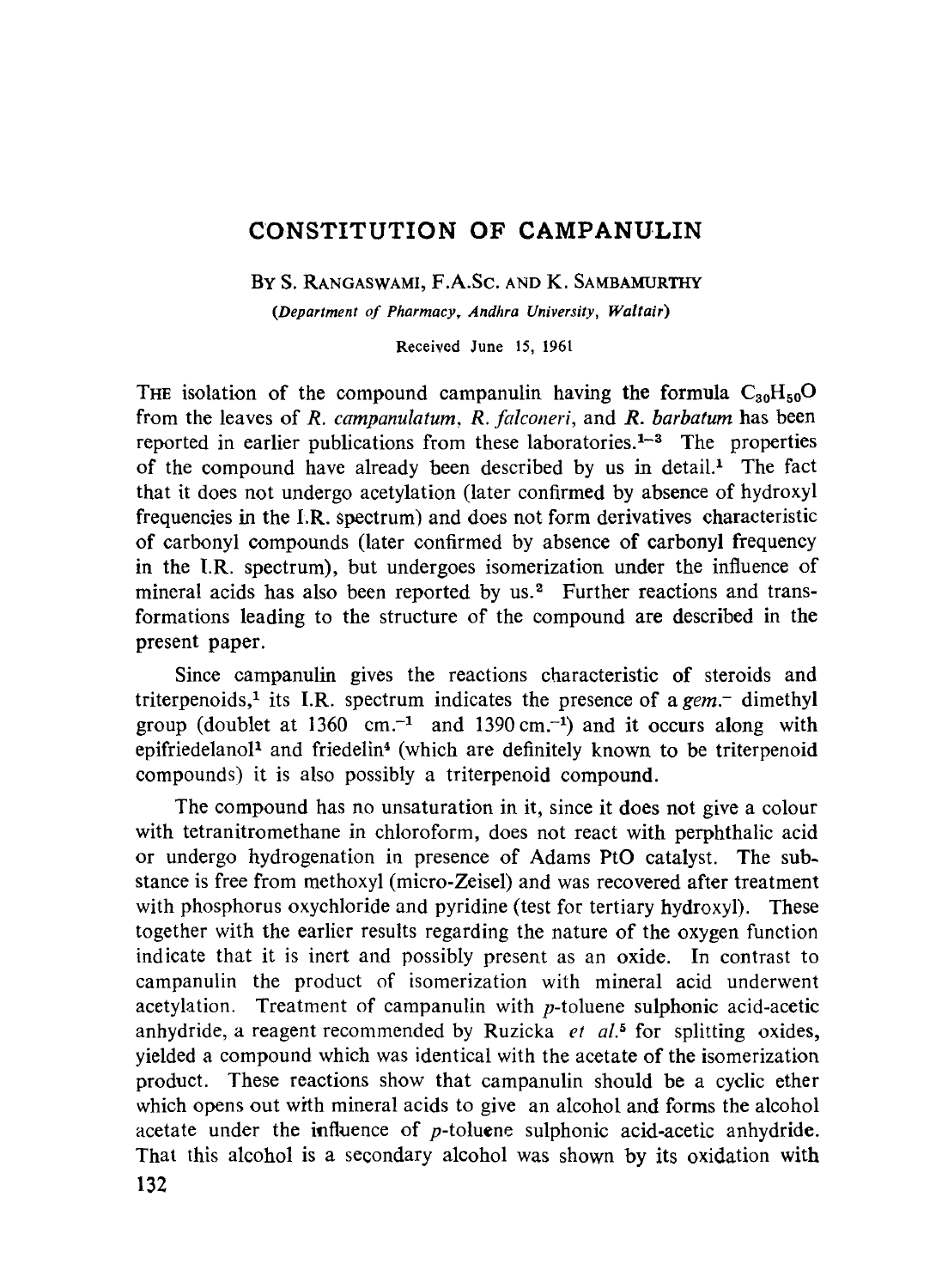excess of CrO<sub>3</sub> to a ketone (C<sub>30</sub>H<sub>48</sub>O) (but not an acid) and by Clemmensen reduction of the ketone to a hydrocarbon,  $C_{30}H_{50}$ . The probable location of the carbonyl group at  $C_{(3)}$  of the ketone was indicated by a pink colour in the Zimmermann reaction,<sup>6</sup> while the  $\beta$ -orientation of the hydroxyl at C<sub>(3)</sub> was indicated by the positive change in molecular rotation on acetylation  $({\triangle}~ [M]_p = +57^{\circ}).$ <sup>7</sup> The properties of the alcohol, its acetate, the ketone and the hydrocarbon corresponded respectively with those of alnus-5 (10) en-3/3-ol, its acetate, alnus-5 (10)-en-3-one and alnus-5 (10)-ene described by Beaton *et al.8* in almost all essential details. That the alcohol (II A), its acetate  $(II B)$  and the ketone  $(III)$  were really what they were suspected to be was confirmed by reaction of the alcohol acetate with  $SeO<sub>2</sub>$  to give alnusa-1 (10): 5-dien-3 $\beta$ -yl acetate (VI)<sup>9</sup> and by the ketone yielding alnusa-l: 5 (10)dien-3-one  $(V)$  on treatment with bromine followed by potassium acetate.<sup>8</sup>

Final confirmation of the identity of the ketone was achieved by a direct  $t_{\text{rel}}$  is determination with a sample of a haus-5 (10)-en-3-one, kindly supplied by Dr. McLean from Professor Spring's collections.

The identity of the ketone (III) and of the alcohol (II A) having thus been established, the structure of the original compound campanulin follows from the following considerations. In contrast to the alcohol (isomerization product) which gives a positive reaction with tetranitromethane, campanulin does not give any colour with this reagent. This shows that the appearance of the  $(5: 10)$  double bond is a concomitant of the opening of the oxide ring to give the alcohol. Since one of the points of attachment of the oxygen is  $C_{(3)}$ , the other would be either at  $C_{(5)}$  or  $C_{(10)}$ . Since the I.R. spectrum of campanulin shows a band at  $9.1 \mu$  which is considered to be characteristic of tetrahydrofurans, while a band at  $10.2{\text -}10.3$   $\mu$  characteristic of trimethylene oxides is missing in the spectrum (see Borrow and Searles<sup>10</sup>), the second point of attachment of the oxide seems to be  $C_{(10)}$  and not  $C_{(5)}$ . This is perhaps to be expected from considerations of relative stability and also because the large majority of the known natural oxides have the oxygen atom present in a 5-atom ring. Hence campanulin can be represented by structure (I) in which the configuration of H at  $C_{(5)}$  is assumed to be the same as in all well-known triterpenes.

In the course of their work on the constitution of alnusenone, Spring and coworkers<sup>9</sup> have suggested a scheme of biogenesis according to which  $\beta$ -amyrin, taraxerol, alnusenone and friedelin can all be derived from a common hypothetical precursor (VII) by changes involving the loss of a protoff with or without being preceded by  $\alpha$  shift of a methyl or hydrogen, each of which may take place only once of may be repeated twice or even more as necessary.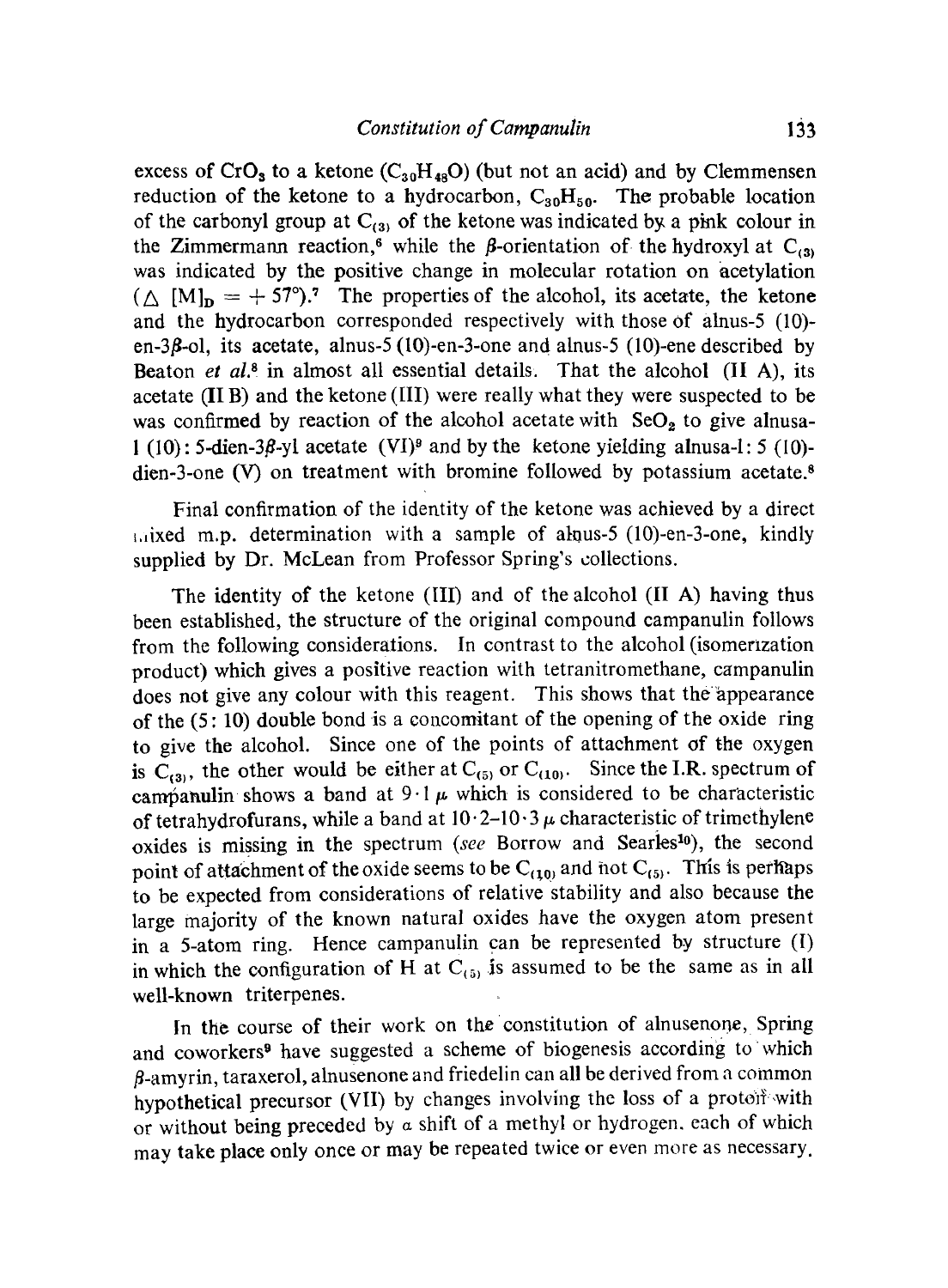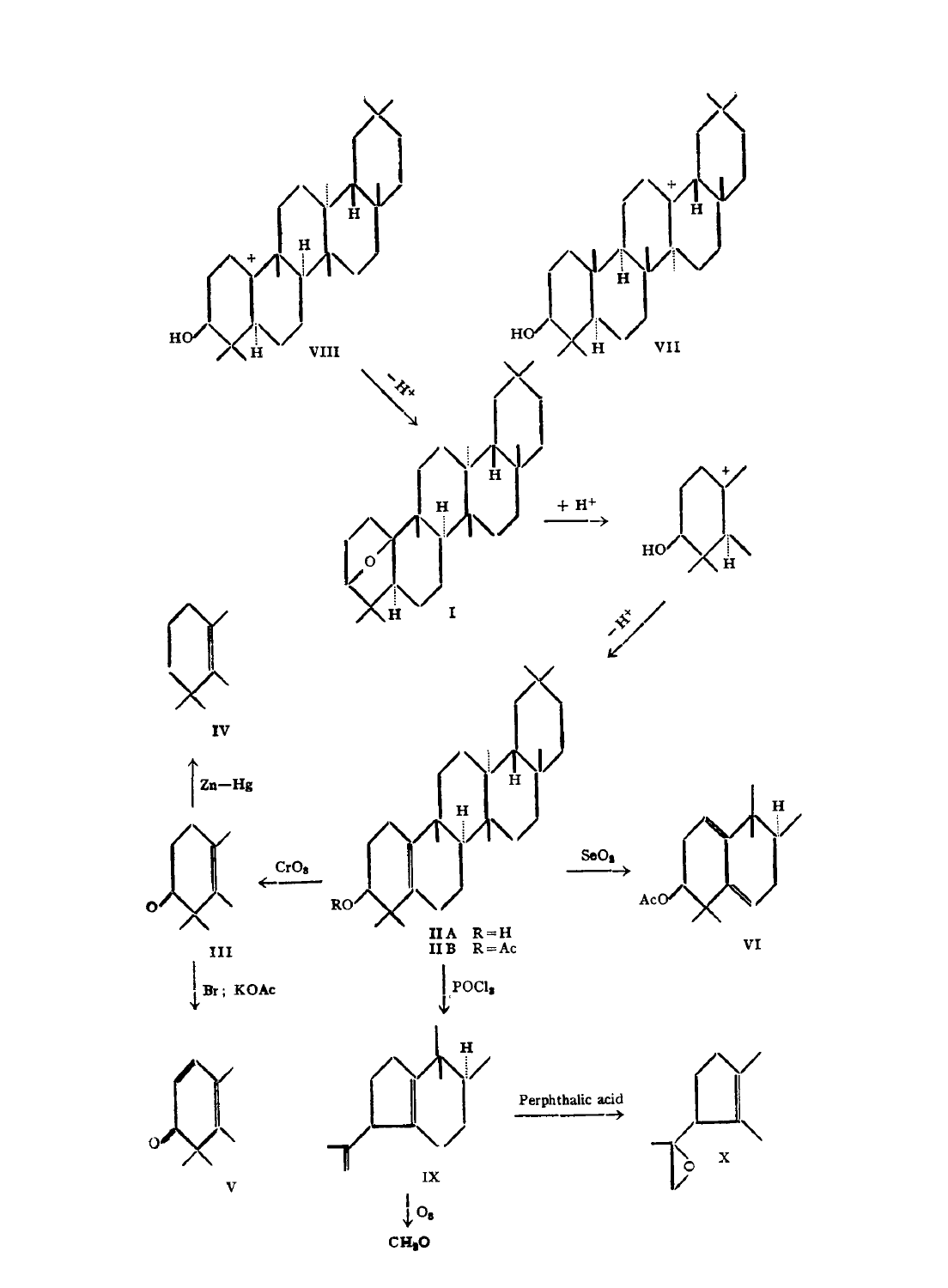One of the intermediate stages in this scheme is represented by the structure (VIII) and it is quite conceivable that campanulin arises from this by loss of a proton from the  $C_8$ -OH.

It may be mentioned by the way that the compound (II A) underwent the retropinacolinic rearrangement on treatment with phosphorus oxychloride giving rise to (IX) which was characterized by its reaction with perphthalic acid to give an epoxide  $(X)$  and by the formation of formaldehyde on ozonolysis. The I.R. spectrum of  $(IX)$  included strong and sharp bands at 1634 cm.<sup>-1</sup> and 890 cm.<sup>-1</sup> which are characteristic of a vinylidene group,  $\mathcal{C} = \mathrm{CH}_{2}$ . This reaction has not been described in the literature so far and is therefore given here.

# **EXPERIMENTAL**

For properties and analysis of campanulin *see* p. 100 of ref. 1. For the isomerization reaction yielding alcohol (II A) *see* p. 246 of ref. 2.\* The acetate of the alcohol, prepared by heating with pyridine and acetic anhydride for 2 hours at  $100^\circ$ , crystallized from chloroform-acetone as colourless plates, m.p. 286-88°.  $[a]_{b}^{3}$ ° = -17.6°  $\pm$  2° (c = 0.920 in chloroform). Found: C, 81.7; H, 11.1.  $C_{32}H_{52}O_2$  (II B) requires: C, 82.0; H, 11.2%.

*Preparation of the aeetate (H B) directly from campanulin.--A* mixture of campanulin  $(0.1 \text{ g.})$ , acetic anhydride (10 ml.) and *p*-toluene sulphonic acid (50 mg.) was heated at  $115^{\circ}$  for 45 minutes. It was cooled, ice-cold water (30 ml.) was added and left in the ice-chest overnight. The precipitate that separated was filtered, washed, dried and crystallized thrice from chloroform-acetone when shining colourless plates were obtained, m.p.  $285-87°$ (80 mg.).  $[a]_{D}^{28} = -14.8^{\circ} \pm 3^{\circ}$  ( $c = 0.732$  in chloroform). Found: C, 82.3; H, 11.6.  $C_{32}H_{52}O_2$  (II B) requires: C, 82.0; H, 11.2%. It gave a yellow colour with tetranitromethane in chloroform. Mixed m.p. with the sample prepared from (I[ A) was undepressed.

*Preparation of ketone (III).*--A solution of alcohol (II A) in benzene was treated with a  $2\%$  solution of chromic acid in acetic acid added dropwise with continuous shaking for a total period of 15 hours, an excess of the reagent being maintained throughout. Most of the solvents were removed under reduced pressure and the residual liquid was diluted with dilute suiphuric acid and extracted with ether. The ethereal extracts were washed with sodium carbonate solution and then with water, dried and the

<sup>\*</sup> The molecular formula  $C_{40}H_{48}O$  assigned to this alcohol in ref. 2 has to be revised to  $C_{20}H_{20}O$  to conform to the formula of campanulin given in ref. 1.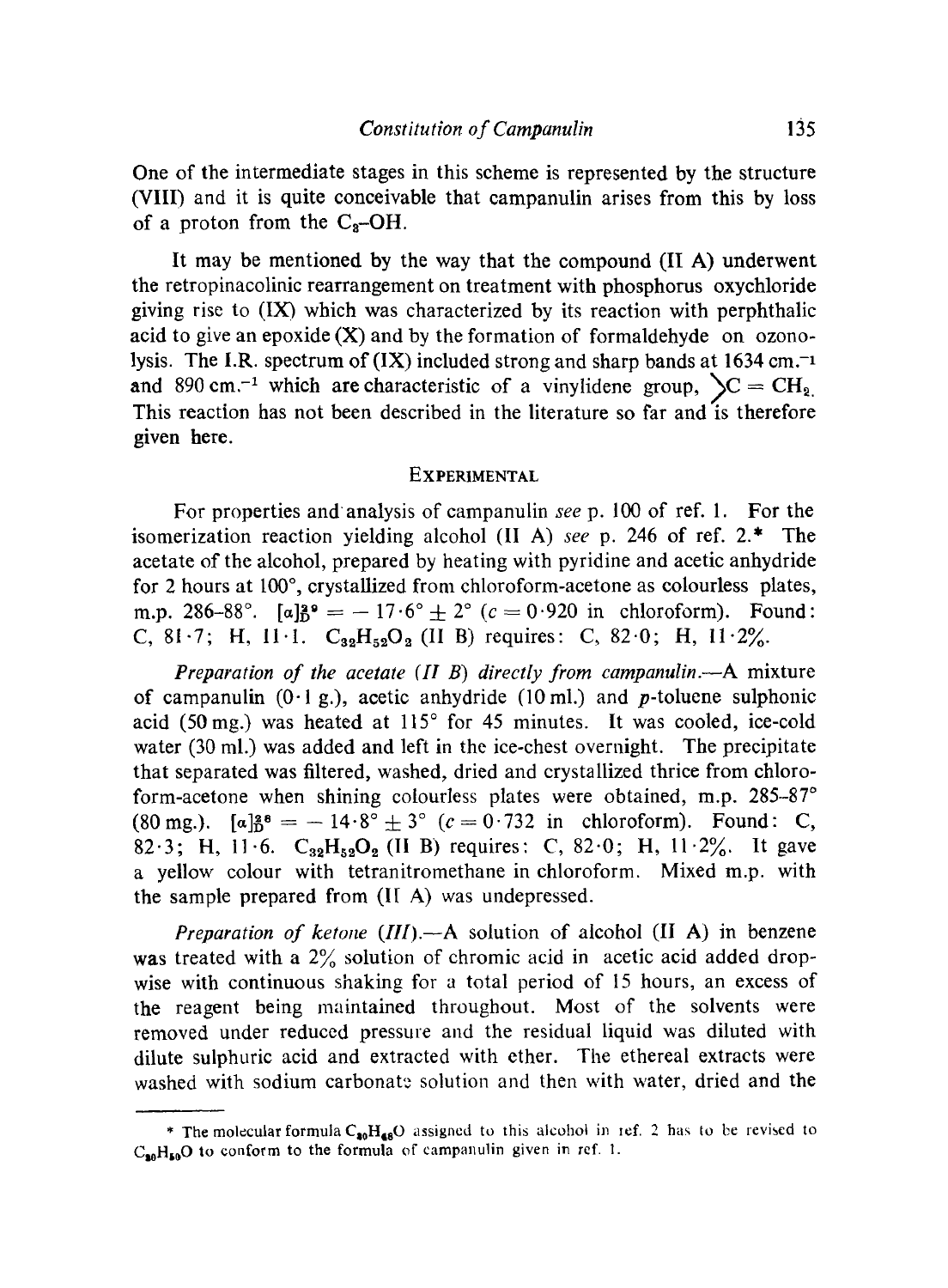solvent removed. Crystallization of the residue twice from chloroformacetone vielded shining colourless prismatic plates, m.p. 250-51°. It gave a yellow colour with tetranitromethane in chloroform. A pink colour was obtained in the Zimmermann test.  $[a]_0^{80} = -73.4^\circ \pm 2^\circ$  (c = 1.062 in chloroform). Found: C,  $84.8$ ; H,  $12.0$ .  $C_{30}H_{48}O$  (III) requires: C, 84.8; H,  $11.4\%$ . Mixed m.p. with an authentic sample of alnus-5 (10)en-3-one  $(m.p. 251-52^{\circ})$  (from Professor Spring's collections) was undepressed.

The 2: 4-dinitrophenylhydrazone, prepared in the usual way, crystallized from chloroform-alcohol as shining orange-red needles, m.p.  $269-70^{\circ}$ . Found: N, 10.1.  $C_{36}H_{52}O_4N_4$  requires: N, 9.3%.

*Preparation of hydrocarbon*  $(IV)$ .—To a boiling solution of ketone  $(III)$  $(0.3 g.)$  in alcohol (200 ml.) and benzene (20 ml.) was added amalgamated zinc  $(65 \text{ g})$ , followed by conc. hydrochloric acid  $(2 \text{ ml})$ . Refluxing was continued for 36 hours with intermittent addition of further small quantities of acid and/or alcohol as and when required. The light yellow syrupy product which was obtained by working in the usual manner was subjected to vacuum sublimation (0.4 mm. pressure). Three fractions were obtained at  $150-80^\circ$ ,  $200-35^\circ$  and  $240-60^\circ$  respectively. The first and the last fractions were amorphous. The middle fraction (90 mg.), on crystallization first from chloroform-alcohol and then from chloroform-acetone yielded thin colourless plates, m.p. 225-26° (23 mg.).  $[a]_0^{30} = -35.6^\circ \pm 1^\circ$  (c = 0.758 in chloroform). Found: C, 86.8; H, 12.2.  $C_{30}H_{50}$  (IV) requires: C, 87.7; H, 12.3%. It gave a yellow colour with tetranitromethane in chloroform.

*Preparation of dienone (V) from (III).*—This was prepared according to the method of Beaton *et al. 8* using bromine in acetic acid followed by potassium acetate. The product which was impure was chromatographed over alumina. The petroleum ether-benzene (19:1 and 9:1) eluates yielded unconverted (III) (m.p. 249–52 $^{\circ}$ ). The petroleum ether-benzene (4:1 and **1 :** 1) eluates yielded from chloroform-methanol shining yellow plates, m.p. 215-16°. Found: C, 84.7; H, 11.7.  $C_{30}H_{46}O$  (V) requires: C, 85.3; H,  $11.0\%$ .

*Selenium dioxide oxidation of acetate (II B) to (VI).*—The oxidation was carried out as described in the literature? The product which was purified by chromatography over alumina crystallized from chloroform-methanol as shining colourless plates, m.p. 206-07°.  $[a]_D^{29} = 118.7^\circ \pm 2^\circ$  (c = 1.365 in chloroform). Found: C, 82.0; H,  $11.6$ . C<sub>32</sub>H<sub>50</sub>O<sub>2</sub> (VI) requires: C, 82.3; H,  $10.8\%$ . It gave a deep orange colour with tetranitromethane.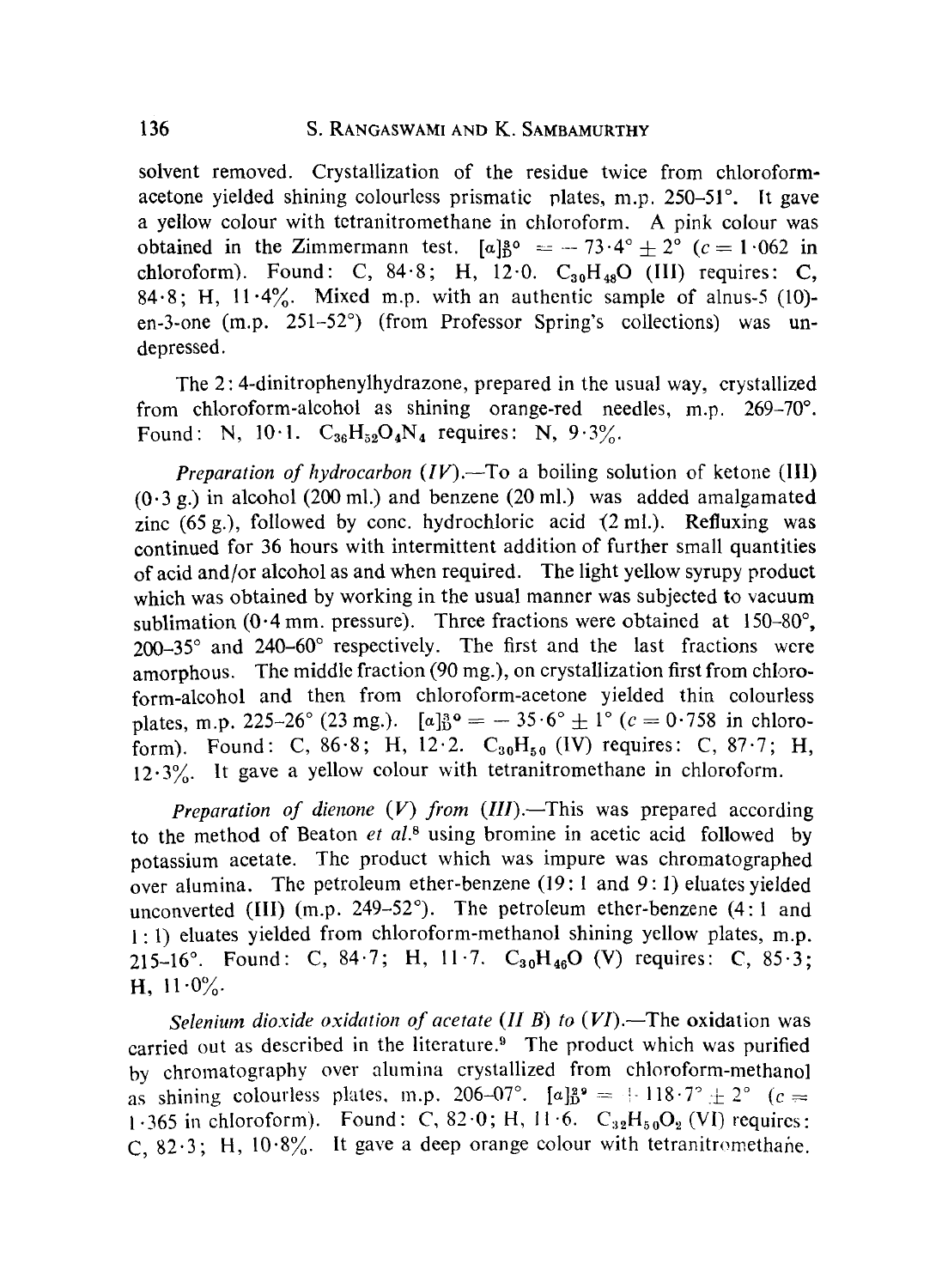*Preparation of*  $(IX)$ *.*--A solution of the alcohol  $(II A) (1 g.)$  in pyridine (400 ml.) was treated with phosphorus oxychloride (55 mi.) drop by drop with'stirring. The reaction mixture was left at room temperature for 16 hours and then heated on a steam-bath for 30 minutes. The resulting dark brown solution was cooled and poured slowly on crushed ice. The yellow aqueous solution was extracted with petroleum ether  $(8 \times 100 \text{ ml})$ , the extract was washed with water, then with 2 N hydrochloric acid and finally with water till neutral. It was dried and filtered through a column of alumina (3 g.). Evaporation of the filtrate gave a reddish yellow residue, which oa crystallization thrice from chloroform-acetone yielded shining colourless plates, m.p. 195-97° (0.48 g.).  $[a]_{\text{B}}^{37} = -53.0^{\circ} \pm 1^{\circ}$  (c = 1.464 in chloroform). Found: C, 87.9; H, 12.5.  $C_{30}H_{48}$  (IX) requires: C, 88.1; H,  $11.8\%$ . It gave a deep yellow colour with tetranitromethane in chloroform.

*Preparation of epoxide*  $(X)$ .—A solution of  $(IX)$  (50 mg.) in chloroform (5 ml.) was treated at  $-10^{\circ}$  with excess of a solution of monoperphthalic acid in chloroform. The mixture was left in the ice-chest for two days and worked up in the usual manner. The product crystallized from chloroformacetone as colourless nodules, m.p. 209-11°. Found: C,  $84.2$ ; H,  $11.9$ ,  $C_{30}H_{48}O$  (X) requires: C, 84.8; H, 11.4%.

*Ozonolysis of (IX)--detection of formaldehyde.--A* solution of (IX) (0.4 g.) in dry chloroform (30 ml.) was treated at  $-10^{\circ}$  with ozonised oxygen  $(1.5\% \text{ O}_3 \text{ content})$  *(ca. 100 ml. per minute) for 25 minutes.* After attaining room temperature, the solution was treated with acetic acid (3 mi.) and portionwise with zinc dust  $(0.6 g)$  over 30 minutes with stirring. After 1 hour's stirring, the solution was filtered and the filtrate washed with water  $(3 \times 15 \text{ ml.})$ . The aqueous washings were combined, adjusted to pH 7.0 by the addition of solid sodium bicarbonate when a colourless precipitate separated, which was filtered. The clear, colourless filtrate gave with saturated aqueous solution of dimedone a colourless precipitate which crystallized from alcohol as colourless needles (10 mg.), m.p.  $192-93^{\circ}$ , undepressed by admixture with authentic formaldehyde-dimedone compound.

#### **SUMMARY**

Experiments leading to the establishment of the constitution of campanulin are described and discussed.

## **ACKNOWLEDGMENTS**

The authors express their gratitude to Professor Spring and Dr. J. McLean of Royal College of Sciencc and Technology, Glasgow, for kindly supplying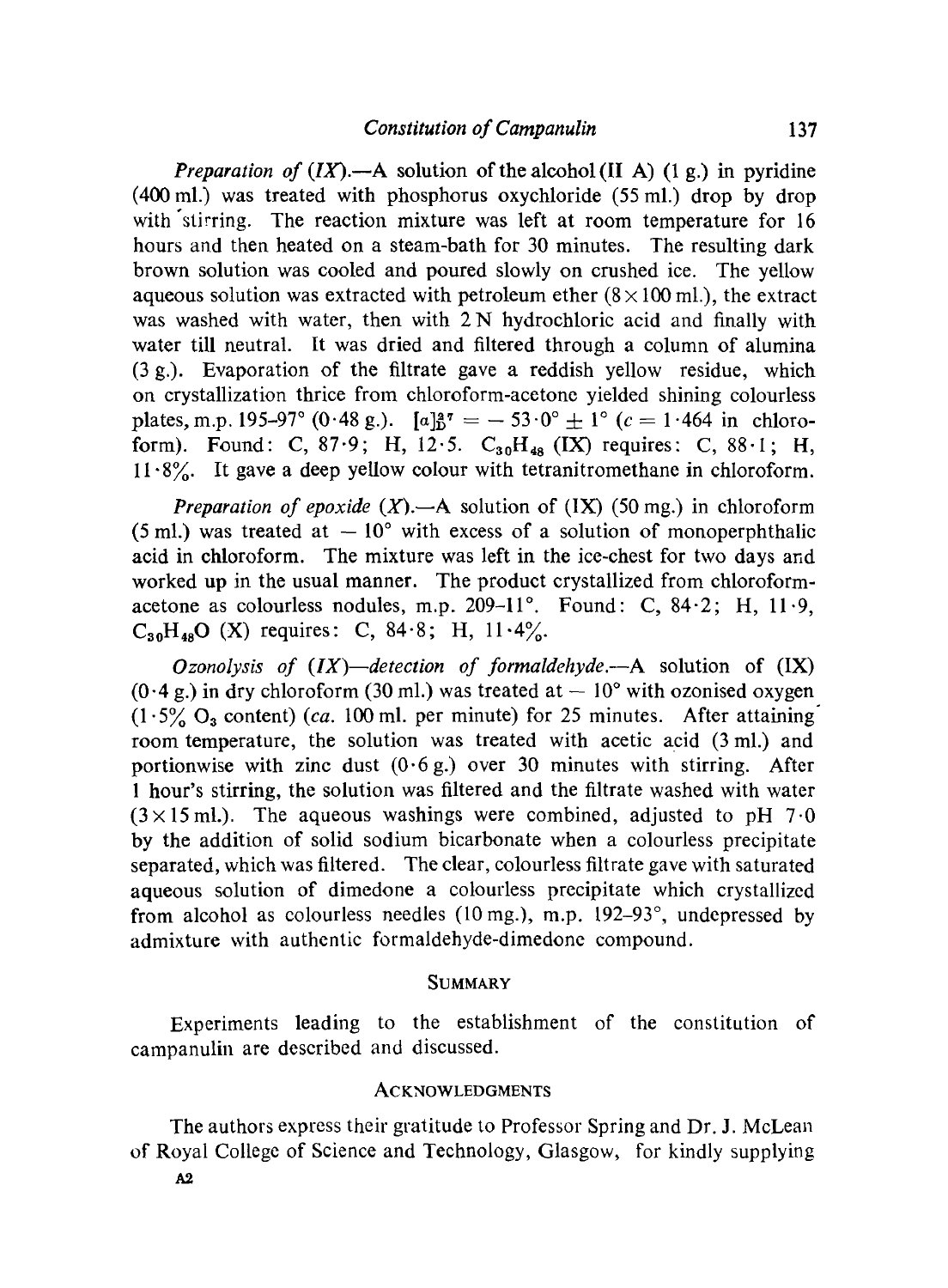# 138 S. RANGASWAMI AND K. SAMBAMURTHY

the reference sample of alnus-5 (10)-en-3-one and Professor T. R. Govindachari of the Presidency College, Madras, for taking the infra-red spectra of the several compounds discussed in this paper. We thank Mr. R. V. Krishna Rao for microanalyses.

### **REFERENCES**

|    | 1. Rangaswami, S. and<br>Sambamurthy, K.            | Proc. Ind. Acad. Sci., 1961, 53 A, 98.                                 |
|----|-----------------------------------------------------|------------------------------------------------------------------------|
| 2. |                                                     | <i>Ibid.</i> , 1957, <b>46 A,</b> 245.                                 |
| 3. |                                                     | J. Sci. Industr. Res., India, 1961, 20 B.                              |
|    | 4. Unpublished work of the authors.                 |                                                                        |
|    | W. and Prelog. V.                                   | 5. Ruzicka, L., Baumgartner, <i>Helv. Chim. Acta</i> , 1949, 32, 2070. |
|    | 6. Barton, D. H. R. and de<br>Mayo, P.              | J. Chem. Soc., 1954, 890.                                              |
|    | 7. Klyne, W. and Stokes.<br>W. M.                   | <i>Ibid.</i> , 1954, 1982.                                             |
|    | Stevenson, R. and<br>Stewart, J. L.                 | 8. Beaton, J. M., Spring, F. S., Tetrahedron, 1958, 2, 246.            |
|    | 9. Paton, A. C., Spring, F. S.<br>and Stevenson, R. | J. Chem. Soc., 1958, 2640.                                             |
|    | 10. Borrow, G. M. and<br>Searles, S.                | J. Am. Chem. Soc., 1953, 75, 1175.                                     |

#### **EPILOGUE**

The work described in this article including the experiments, observations, interpretations and conclusions and also biogenetic relationships, formed part of a thesis submitted by one of the authors  $(K, S, M)$  for the D.Sc. degree of the Andhra University, Waltair, in August 1960. The thesis was approved in December 1960 and a copy of the same was deposited in the INSDOC Library at New Delhi in the same month. Ir has become necessary to state these facts because in the number of the *J. Chem. Soc.*  (Feb. 1961) which has been received in our library a few days back, there is an article from the Hong-Kong University (H. R. Arthur and Miss W. H. Hui, p. 551) which deals obviously with the same substance as our own, though the experiments that they have described do not tally with our own. In their earlier publication (H. R. Arthur, C. M. Lee and C. N. Ma, *J. Chem. Soc.,* 1956, 1461) describing the isolation of their compound, they reported the specific rotation as  $-80^\circ$ , but have completely reversed the sign (to